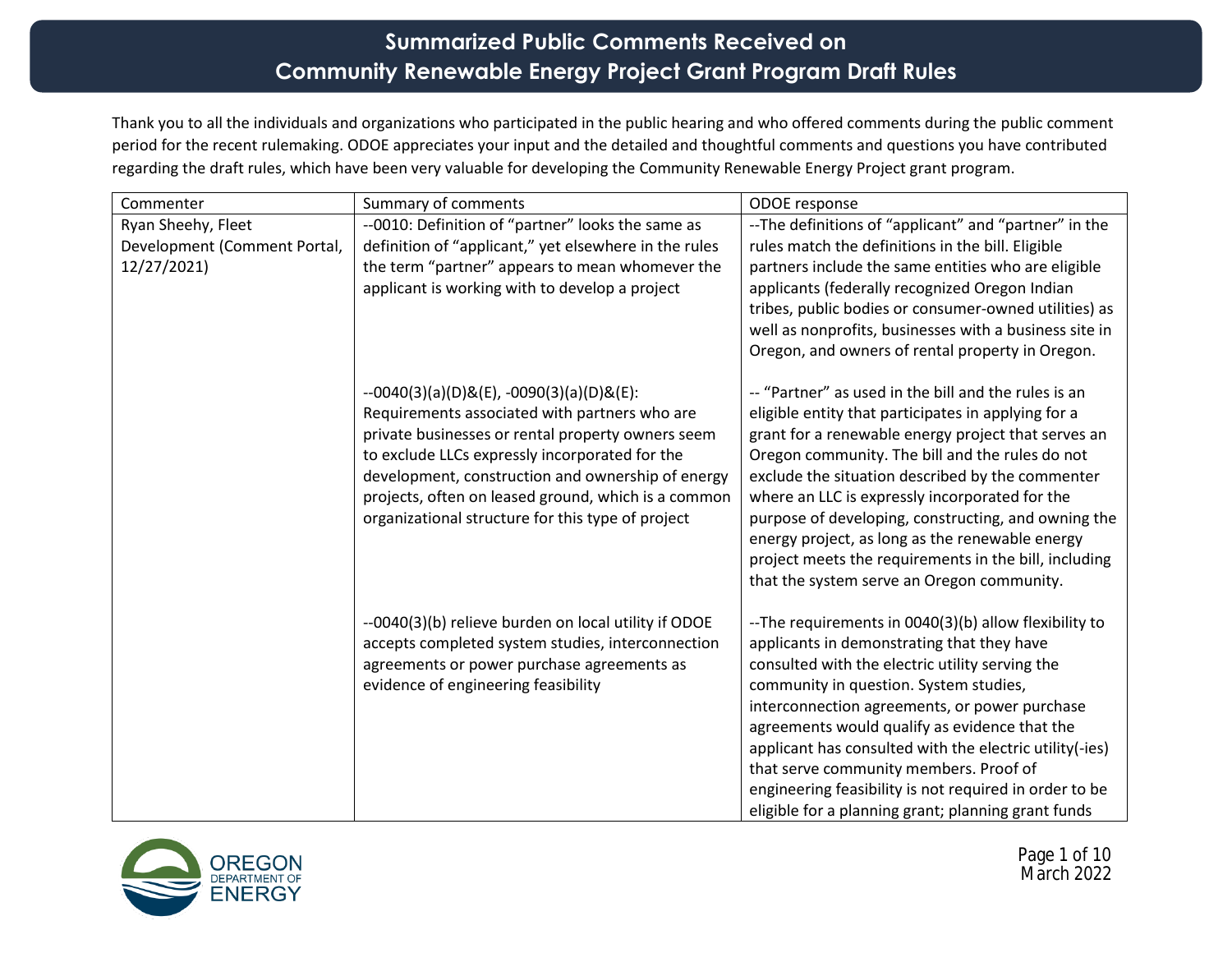|                              |                                                                                                                                                                                                                                                                                                                                      | may be used for consulting fees that would include<br>engineering.                                                                                                                                                                                                                                                                                                                                                                                                                                                                                                      |
|------------------------------|--------------------------------------------------------------------------------------------------------------------------------------------------------------------------------------------------------------------------------------------------------------------------------------------------------------------------------------|-------------------------------------------------------------------------------------------------------------------------------------------------------------------------------------------------------------------------------------------------------------------------------------------------------------------------------------------------------------------------------------------------------------------------------------------------------------------------------------------------------------------------------------------------------------------------|
|                              | --0040(5)(d): If the project will be developed by a<br>disadvantaged businesses but constructed by a non-<br>disadvantaged business, does this satisfy the "in<br>part" criteria? Rules should define "in part" with<br>regard to priority for projects "constructed in part or<br>in whole by disadvantaged business enterprises, " | --The bill requires ODOE to give priority to<br>applications that "are for projects constructed in<br>part or in whole by disadvantaged business<br>enterprises, emerging small businesses or businesses<br>that are owned by minorities, women or disabled<br>veterans." The bill does not define "in part." The<br>opportunity announcement and scoring criteria will<br>provide more information about the weight given to<br>this aspect of a proposal. ODOE will monitor this<br>aspect of applications and finished projects and may<br>make future rule changes. |
|                              | --0100(1)(f): add utility interconnection upgrade<br>costs to list of eligible costs                                                                                                                                                                                                                                                 | --ODOE added materials and supplies required for<br>utility interconnection upgrades to eligible costs in -<br>0100(1)(b)                                                                                                                                                                                                                                                                                                                                                                                                                                               |
|                              | --Provide more direction about who can receive<br>grant monies, can applicant transfer grant funds to<br>the project in any form (grant, incentive, soft loan),<br>encourages allowing flexibility                                                                                                                                   | --Sec. 30 (2)(b) of the bill requires that ODOE release<br>grant funds only to the applicant, which is reflected<br>in the rules. ODOE will distribute grant funds only to<br>the applicant, and the applicant will be responsible<br>for making payments to vendors, consultants, or<br>other contractors for all costs associated with the<br>project, such as consulting work, equipment,<br>supplies, or land leases.                                                                                                                                               |
| Ryan Sheehy, Fleet           | Q: is there any restriction in the rules on a project                                                                                                                                                                                                                                                                                | --ODOE has amended the rule language in -0050 and                                                                                                                                                                                                                                                                                                                                                                                                                                                                                                                       |
| Development (Public Hearing, | developer purchasing equipment or starting project                                                                                                                                                                                                                                                                                   | -0100 to clarify that expenditures that occur after                                                                                                                                                                                                                                                                                                                                                                                                                                                                                                                     |
| 1/26/2022                    | with own funds before receiving an award? A lack of                                                                                                                                                                                                                                                                                  | the application deadline for a particular opportunity                                                                                                                                                                                                                                                                                                                                                                                                                                                                                                                   |

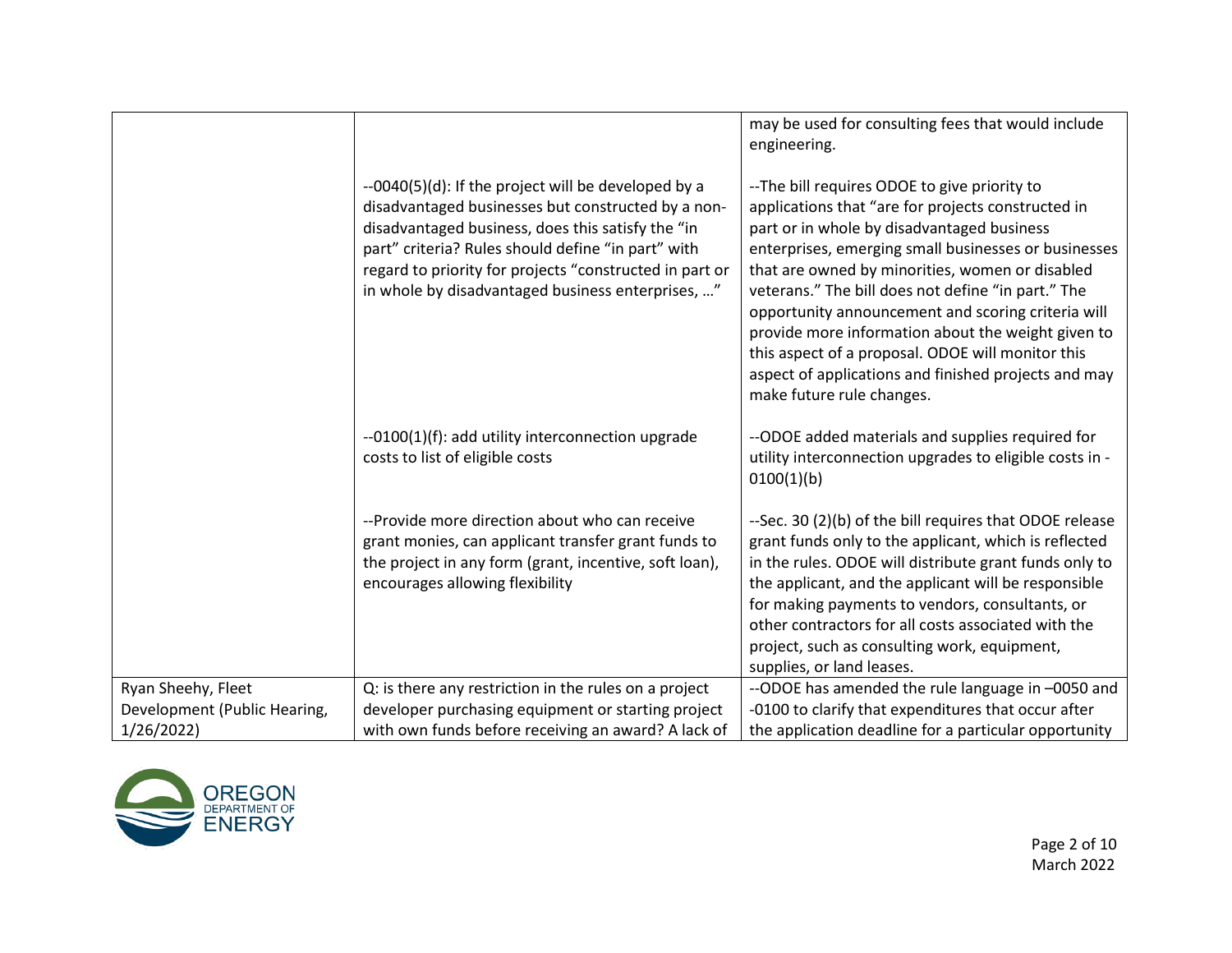|                                                                                                                      | restrictions would be nice as lead times are long for<br>equipment and developers may want to start their<br>project before the grants are awarded. Developers<br>with shovel-ready projects will want to get started<br>and may decide to go forward even if they don't<br>receive a grant.                                                                                                                                                                                                                                                                                                           | announcement may be covered by grant funds, if the<br>applicant is awarded a grant.                                                                                                                                                                                                                                                                                                                                                                                                         |
|----------------------------------------------------------------------------------------------------------------------|--------------------------------------------------------------------------------------------------------------------------------------------------------------------------------------------------------------------------------------------------------------------------------------------------------------------------------------------------------------------------------------------------------------------------------------------------------------------------------------------------------------------------------------------------------------------------------------------------------|---------------------------------------------------------------------------------------------------------------------------------------------------------------------------------------------------------------------------------------------------------------------------------------------------------------------------------------------------------------------------------------------------------------------------------------------------------------------------------------------|
| Alessandra de la Torre, Rogue<br>Climate; incorporating<br>comments by Solarize Rogue<br>(Comment Portal, 1/10/2022) | <b>Recommends that ODOE:</b><br>--Add rule language that Opportunity<br>Announcements (OAs) will Include information<br>about other funding sources for renewable energy<br>projects<br>--Add rule language indicating the type of outreach<br>ODOE will undertake to increase awareness of OAs<br>--Create a mailing list of nonprofits along with                                                                                                                                                                                                                                                    | --ODOE will compile information about other<br>funding sources for renewable energy projects, and<br>consider the best ways to make the information<br>accessible to communities, such as flyers and<br>website content<br>--ODOE appreciates the ideas for additional<br>resources to assist communities, and will consider<br>whether future rule changes are needed regarding                                                                                                            |
|                                                                                                                      | materials for posting on their websites to spread<br>awareness of OAs<br>-- With regard to utility consultation for both<br>planning and development stages, ODOE does not<br>stipulate any type of mitigation plans in case a<br>respective utility is not cooperating with grant<br>applicants, deems the project unfeasible, or isn't<br>responding in a timely manner. Rogue Climate<br>recommends ODOE to set up parameters in the<br>rulemaking to minimize bias that may occur due to<br>the utility business-model. This can look like<br>requiring utilities to submit a letter outlining why | outreach<br>-- The rules allow flexibility in how planning grant<br>applicants document that they have met the<br>requirement for consultation with the local electric<br>utility without requiring the applicant to supply<br>correspondence from the utility, in response to<br>similar concerns expressed during the advisory<br>committee process. ODOE believes that cooperation<br>and coordination between project developers and<br>the local utility is necessary to make projects |

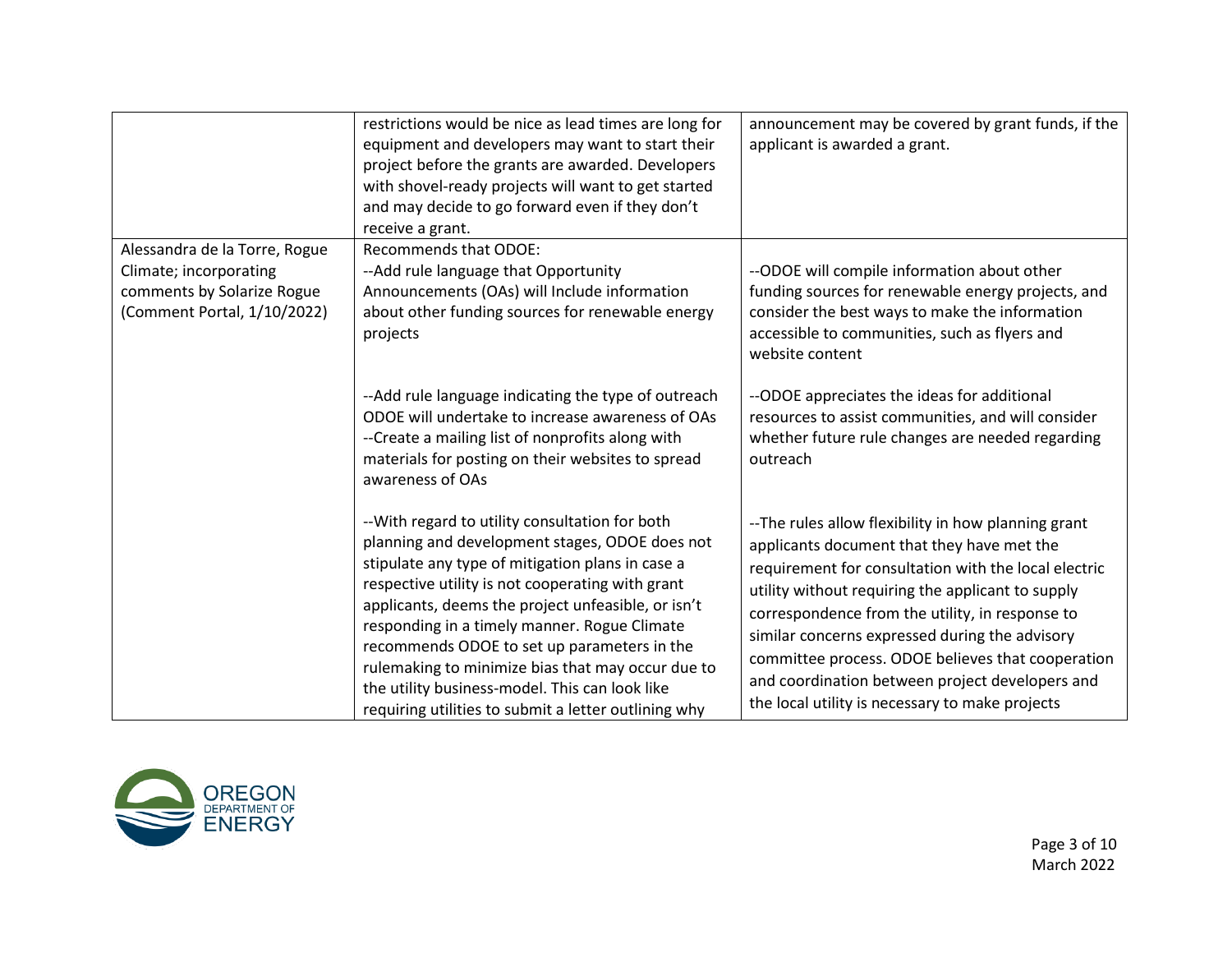| they concluded a project is not feasible or                                                                                                                                                                                                                                                 | successful and will consider whether future rule                                                                                                                                                                                                                                                                                                                                                                                                                                                                                                                                                                                                                                                                                                                                                                                                                                                                                                                                                                                                                                                                                                                                                                                                                                        |
|---------------------------------------------------------------------------------------------------------------------------------------------------------------------------------------------------------------------------------------------------------------------------------------------|-----------------------------------------------------------------------------------------------------------------------------------------------------------------------------------------------------------------------------------------------------------------------------------------------------------------------------------------------------------------------------------------------------------------------------------------------------------------------------------------------------------------------------------------------------------------------------------------------------------------------------------------------------------------------------------------------------------------------------------------------------------------------------------------------------------------------------------------------------------------------------------------------------------------------------------------------------------------------------------------------------------------------------------------------------------------------------------------------------------------------------------------------------------------------------------------------------------------------------------------------------------------------------------------|
|                                                                                                                                                                                                                                                                                             |                                                                                                                                                                                                                                                                                                                                                                                                                                                                                                                                                                                                                                                                                                                                                                                                                                                                                                                                                                                                                                                                                                                                                                                                                                                                                         |
|                                                                                                                                                                                                                                                                                             |                                                                                                                                                                                                                                                                                                                                                                                                                                                                                                                                                                                                                                                                                                                                                                                                                                                                                                                                                                                                                                                                                                                                                                                                                                                                                         |
| recommended.<br>-- Add interconnection agreement to list of<br>documents applicant may submit as evidence of<br>consultation with utility<br>Questions raised by members of their organizations<br>and local community:<br>--How does this program connect with Community<br>Solar program? | changes are needed.<br>--The draft rules are not prescriptive regarding the<br>documentation that may be submitted as evidence<br>of consultation with the local electric utility; an<br>interconnection agreement will meet the<br>requirement.<br>--Community Solar projects may apply and receive<br>grant funds under the program, if they meet<br>program eligibility requirements. Only expenditures<br>made after the application deadline for a grant may<br>be covered by community renewable energy grant<br>funds.<br>Community solar projects will have an added<br>challenge in declaring the value of incentives from<br>other sources. The rules and bill language prohibit<br>projects from receiving incentives that exceed the<br>total project cost. Projects enlisted in the Oregon<br>Community Solar Program will have to quantify the<br>value of utility incentives provided over the 20-year<br>term of utility payments. One opportunity would be<br>for community solar projects to add battery storage<br>or other community energy resilience components<br>to the project. Energy resilience components are<br>eligible project costs in the program, and it is<br>assumed they would not receive incentives through<br>utility community solar payments. |
|                                                                                                                                                                                                                                                                                             |                                                                                                                                                                                                                                                                                                                                                                                                                                                                                                                                                                                                                                                                                                                                                                                                                                                                                                                                                                                                                                                                                                                                                                                                                                                                                         |

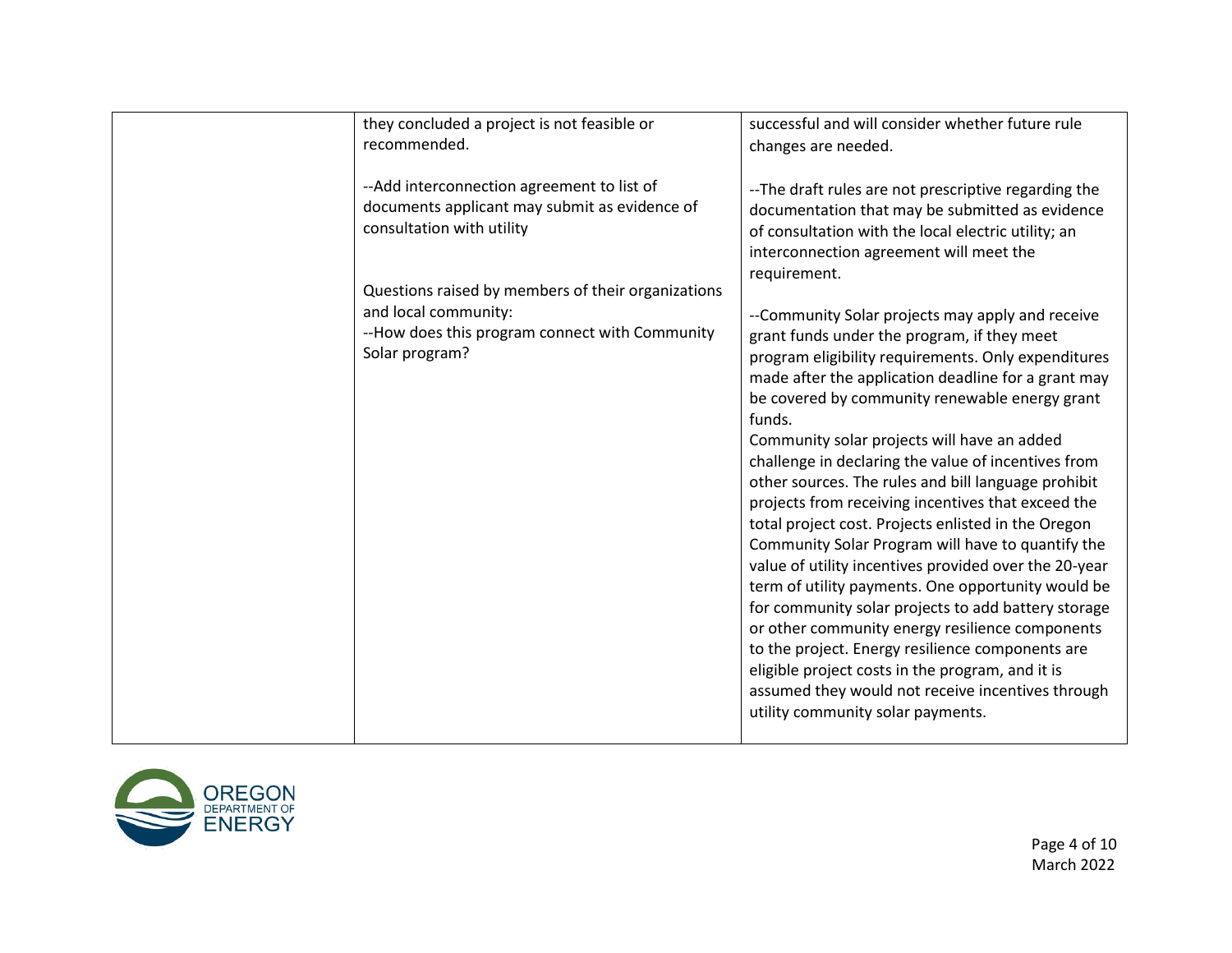| -- What if project is cancelled due to interconnection<br>study showing that utility will require expensive<br>upgrades - will grant funds need to be returned?                                                                                                                                                                                                                                                              | -- The bill and rules allow ODOE to release up to 30<br>percent of a project development grant award upon<br>the applicant and ODOE entering into a performance<br>agreement, which could occur before the project<br>developer has achieved an interconnection<br>agreement. ODOE plans to customize individual<br>performance agreements to take into account the<br>status of each project, including language around<br>recovering funds. (see similar question below by Ray<br>Sanchez-Pescador) |
|------------------------------------------------------------------------------------------------------------------------------------------------------------------------------------------------------------------------------------------------------------------------------------------------------------------------------------------------------------------------------------------------------------------------------|-------------------------------------------------------------------------------------------------------------------------------------------------------------------------------------------------------------------------------------------------------------------------------------------------------------------------------------------------------------------------------------------------------------------------------------------------------------------------------------------------------|
| -- What is expected turnaround time for awarding<br>grants?                                                                                                                                                                                                                                                                                                                                                                  | -- A review schedule will be included with each<br><b>Opportunity Announcement</b>                                                                                                                                                                                                                                                                                                                                                                                                                    |
| --Completion of planning grant work within six<br>months is very tight timeline; planning process for<br>tribal/nonprofit projects can take many months or<br>even years; a short timeline will give advantage to<br>partially developed projects, compared to new<br>projects; advocate a process for extensions                                                                                                            | --The timelines in the draft rules are the same as<br>provided in the bill, and ODOE staff realizes that<br>many grantees will be challenged to meet these<br>timelines; the rules allow for ODOE to grant<br>extensions.                                                                                                                                                                                                                                                                             |
| --Project plan should be worth more points than<br>equity for grants; technical and financial feasibility<br>are paramount to a project's success and delivery of<br>benefits to EJ communities; propose 40 points for<br>project plan and 30 points for equity<br>--Projected cost savings generated for community<br>members should be a criteria under "direct project<br>benefits" for planning grants, worth 10 points; | --ODOE will take these comments on the scoring<br>matrix into account for the initial and future<br>opportunity announcements.                                                                                                                                                                                                                                                                                                                                                                        |
|                                                                                                                                                                                                                                                                                                                                                                                                                              | economic savings are often the most meaningful                                                                                                                                                                                                                                                                                                                                                                                                                                                        |

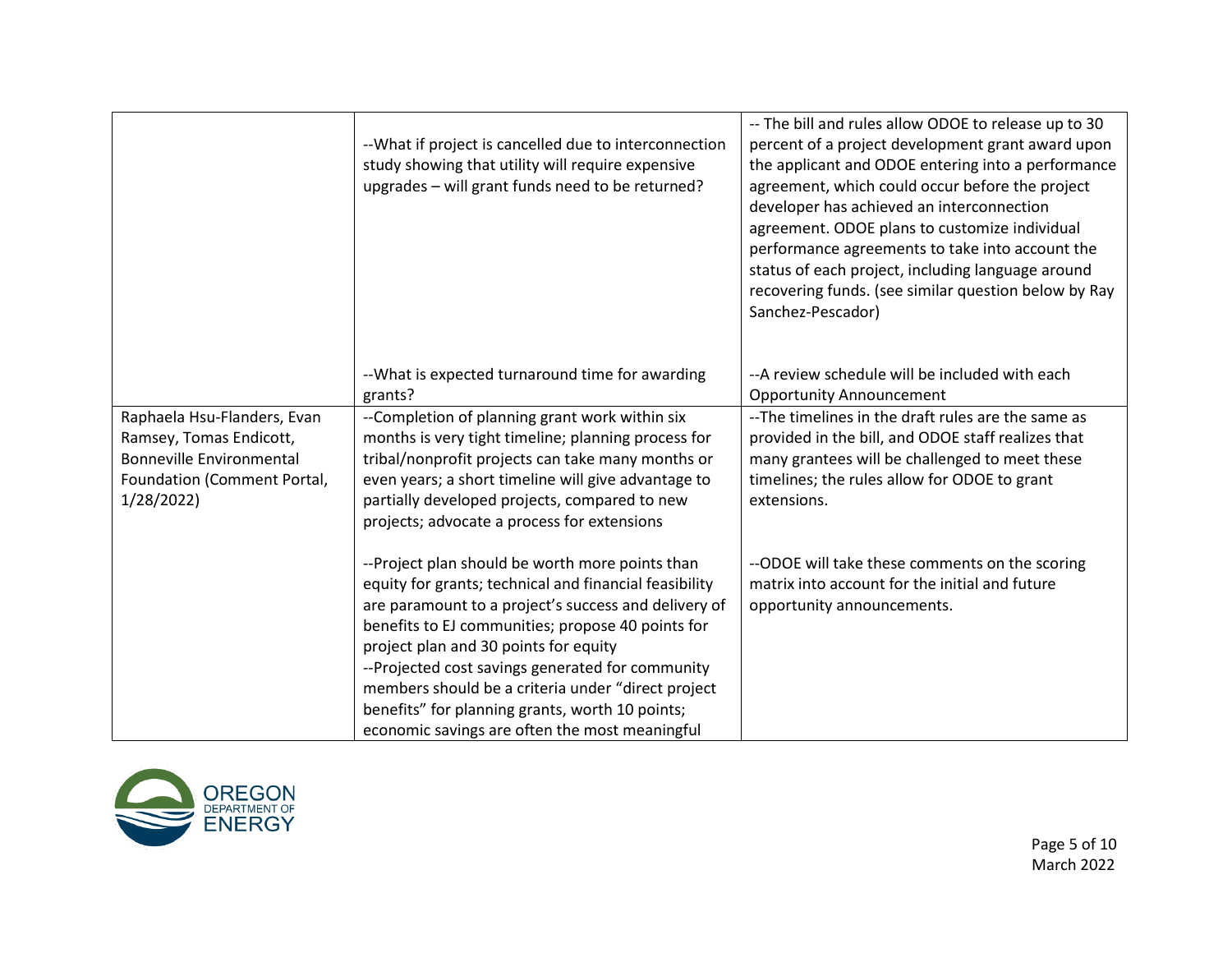|                                 | direct benefit for community members; important to     |                                                       |
|---------------------------------|--------------------------------------------------------|-------------------------------------------------------|
|                                 | demonstrate their plans for direct benefits in the     |                                                       |
|                                 | future, whether resilience or cost savings             |                                                       |
|                                 | --Instead of "increase local jobs" they suggest        |                                                       |
|                                 | "workforce development and job training                |                                                       |
|                                 | opportunities" as a criteria for project development   |                                                       |
|                                 | grants; a single project doesn't often lead to an      |                                                       |
|                                 | increase in long-term jobs, but provide opportunities  |                                                       |
|                                 | for job shadowing; points could be awarded for         |                                                       |
|                                 | projects including job training opportunities          |                                                       |
| David McFeeters-Krone,          | Q: will the scoring matric include points for dual use | --ODOE will consider this idea regarding the scoring  |
| Intellectual Assets (Comment    | solar, particularly agrivoltaics (farming/ranching     | matrix for the initial and future opportunity         |
| Portal, 1/28/2022)              | under PV arrays)?                                      | announcements.                                        |
| Alex Schay, Carbon Solutions    | Q: when to expect first OA to open, what amount of     | --ODOE's intention is to open up the OA in March      |
| Northwest (Public Hearing,      | funds will be available in the first round?            | 2022. Funding allocation for first OA not determined  |
| 1/26/2022                       |                                                        | yet. Total appropriation for the project is \$50      |
|                                 |                                                        | million, roughly \$25 million per biennium. We want   |
|                                 |                                                        | to get funds out the door as soon as possible since   |
|                                 |                                                        | ODOE has administrative responsibilities to           |
|                                 |                                                        | complete in the two biennia.                          |
| Janet, question in virtual chat | Q: why are nonprofits not eligible applicants? Why     | -- The decision was made by legislators to foster     |
| (Public Hearing, 1/26/2022)     | only government entities?                              | partnerships between the different public bodies      |
|                                 |                                                        | and community organizations. With public entities as  |
|                                 |                                                        | eligible applicants, it limits the number of possible |
|                                 |                                                        | applicants and keeps the administration costs         |
|                                 |                                                        | lower; this may also be a way to potentially pilot    |
|                                 |                                                        | the approach the program is taking.                   |
| Ray Sanchez-Pescador, Solarize  | --Concerned about 6-month timeline for planning        | The six-month timeline comes from the bill. ODOE      |
| Rogue (Public Hearing,          | projects; many projects with Community Solar           | shared similar comments about this timeline during    |
| 1/26/2022                       |                                                        | the legislative process in 2021. Planning grant       |

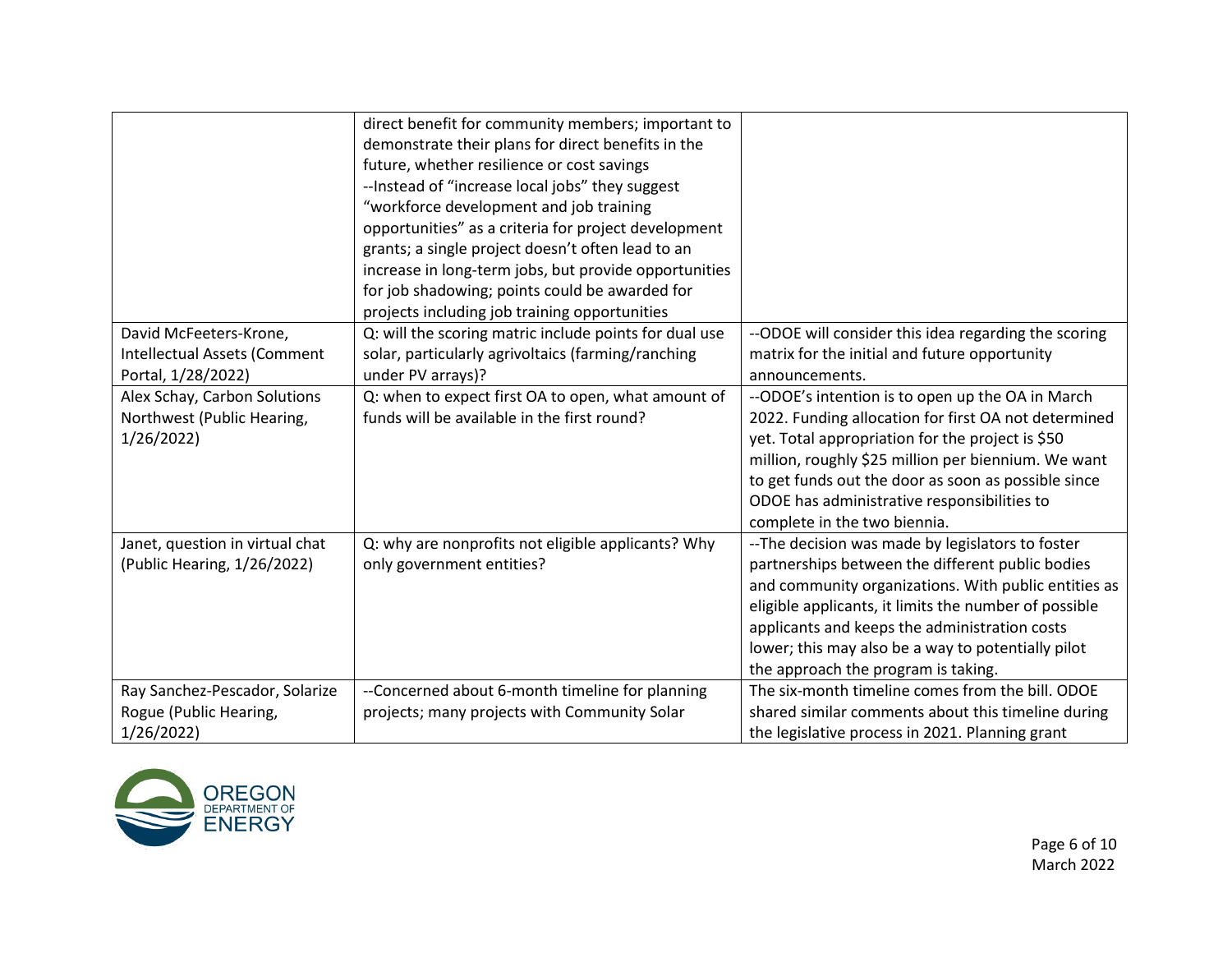| Program and Energy Trust are taking two years or<br>more, only about 10 percent are completed so far<br>--Most Community Solar Program projects are still in<br>the planning phase, suggests reaching out to Energy<br>Trust to get data on the amount of time required to<br>get through the planning stage - great source of<br>data | timeline is six months; project grant timeline is three<br>years with construction to begin within one year of<br>signing performance agreement. Bill offers ability to<br>extend for both types of grants, which is reflected in<br>the rule language. ODOE appreciates the referral to<br>Energy Trust for community solar program data.                                                                                                                                                                                                                                                                                                                                                                                                                                                                                     |
|----------------------------------------------------------------------------------------------------------------------------------------------------------------------------------------------------------------------------------------------------------------------------------------------------------------------------------------|--------------------------------------------------------------------------------------------------------------------------------------------------------------------------------------------------------------------------------------------------------------------------------------------------------------------------------------------------------------------------------------------------------------------------------------------------------------------------------------------------------------------------------------------------------------------------------------------------------------------------------------------------------------------------------------------------------------------------------------------------------------------------------------------------------------------------------|
| --Could ODOE expand upon the circumstances under<br>which the department would recover grant funds?<br>For example, what about a project that gets to the<br>construction phase but then needs to cancel due to<br>unforeseen circumstances. If the money has already<br>been spent, how is the applicant expected to refund<br>it?    | -- For a planning grant, ODOE would not seek to<br>recover funds for planning that is completed even if<br>the planning determines that the project is not<br>feasible. For both types of grants, the rules allow<br>ODOE to release up to 30 percent of a grant award<br>upon the applicant and ODOE entering into a<br>performance agreement, which in the case of a<br>project development grant could occur before the<br>project developer has achieved an interconnection<br>agreement. ODOE plans to customize individual<br>performance agreements to take into account the<br>status of each project, including language around<br>recovering funds. It is possible that some grant funds<br>could be recoverable by ODOE for projects that are<br>not completed within 36 months and do not receive<br>an extension. |
| -- Will scoring favor smaller projects over larger<br>ones? Small projects need more financial help due to<br>economies of scale                                                                                                                                                                                                       | --ODOE will consider this input for the scoring matrix<br>for the initial and future opportunity<br>announcements.                                                                                                                                                                                                                                                                                                                                                                                                                                                                                                                                                                                                                                                                                                             |
|                                                                                                                                                                                                                                                                                                                                        |                                                                                                                                                                                                                                                                                                                                                                                                                                                                                                                                                                                                                                                                                                                                                                                                                                |

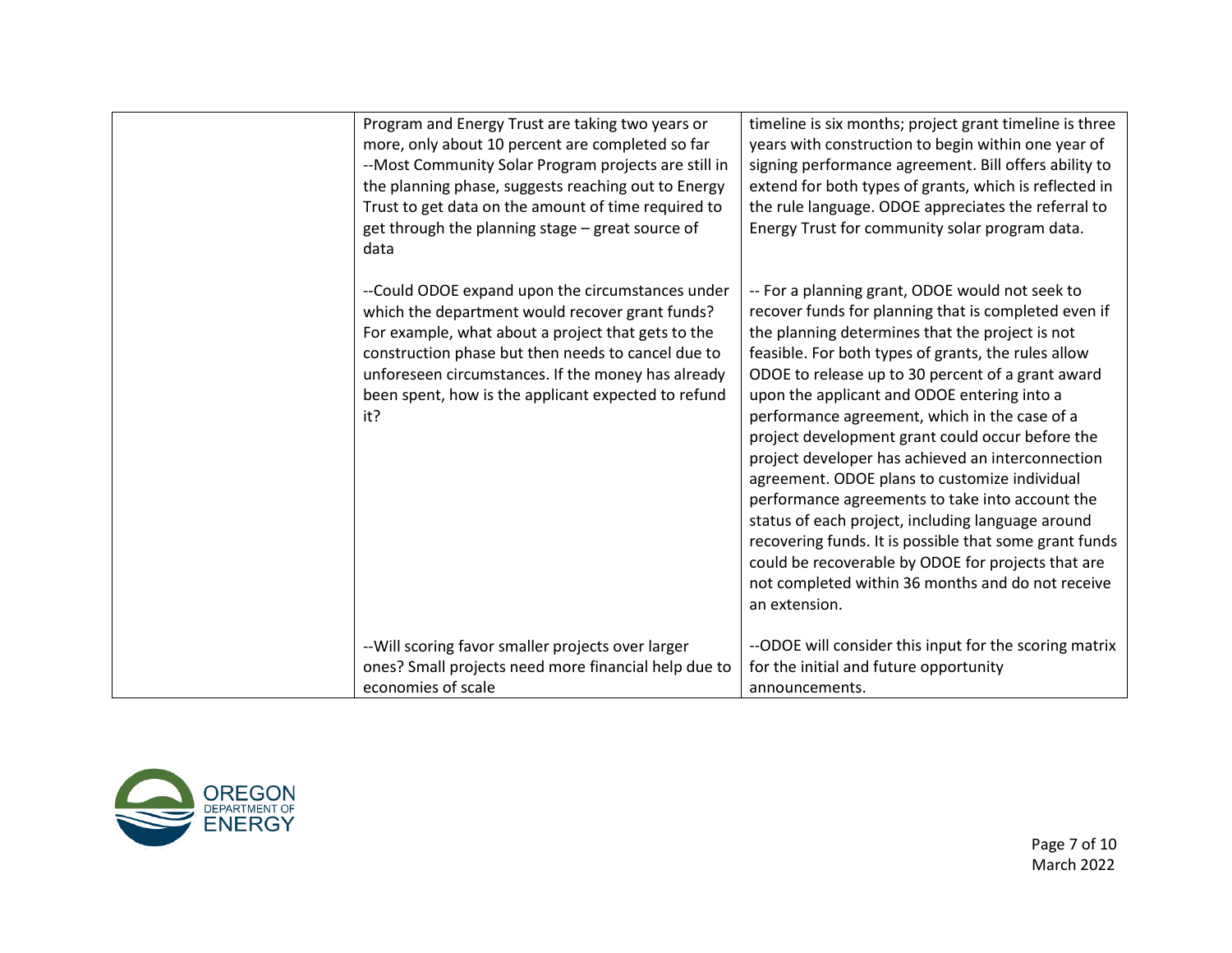| Angela Crowley-Koch, OSSIA<br>(Public Hearing, 1/26/2022) | --Shares concern about short planning timeline, and<br>was confused in reading the rules; Page $10 - six$<br>months for planning grants<br>--planning often takes years for larger projects; only<br>projects which could meet six-month timeline are<br>those that have already started                                                                        | --Rule language reflects the timeline from the bill: six<br>months for planning grants; project grants must<br>start construction within one year and complete<br>within three years, with possibility of an extension.                                                                                                                                                                                                                                                                                                                                                                                                    |
|-----------------------------------------------------------|-----------------------------------------------------------------------------------------------------------------------------------------------------------------------------------------------------------------------------------------------------------------------------------------------------------------------------------------------------------------|----------------------------------------------------------------------------------------------------------------------------------------------------------------------------------------------------------------------------------------------------------------------------------------------------------------------------------------------------------------------------------------------------------------------------------------------------------------------------------------------------------------------------------------------------------------------------------------------------------------------------|
|                                                           | --Page 5: The draft rules have language around<br>extensions for "good cause;" perhaps language like<br>"reasonable cause" would be better; there may be<br>better ways to achieve project aims while being<br>flexible; examples: delays from utility studies, not<br>unforeseen, but reasonable standard that is used by<br>the PUC might be a better example | --The language in the bill regarding "good cause"<br>includes a reference to "significant, unforeseeable or<br>uncontrollable delays." ODOE has mirrored this<br>language in the program rules and has added<br>language including examples of what good cause<br>could include.                                                                                                                                                                                                                                                                                                                                           |
|                                                           | --Recommends that rules do not add consultation<br>requirements beyond what is in the bill, given the<br>short timelines; seems like a lot of consultation<br>requirements for the planning stage - every<br>consultation added to the process makes finishing<br>within timeframe less likely                                                                  | --The bill requires applicants to consult with electric<br>utilities that have customers that would be covered<br>by a renewable energy project, and with regional<br>stakeholders. The rules require applicants to show<br>evidence of consultation with the local electric<br>utility, while trying to provide flexibility as to what<br>this consultation would consist of. The rules request<br>that applicants include a description of consultation<br>with community groups and any other community<br>engagement by the applicant, but do not require<br>additional consultation beyond what the bill<br>requires. |
|                                                           | Q: Would there be new information or criteria in the<br>opportunity announcement that are not in the rules,                                                                                                                                                                                                                                                     | -- With the opportunity announcement ODOE plans<br>to have a scoring matrix which will be based on                                                                                                                                                                                                                                                                                                                                                                                                                                                                                                                         |

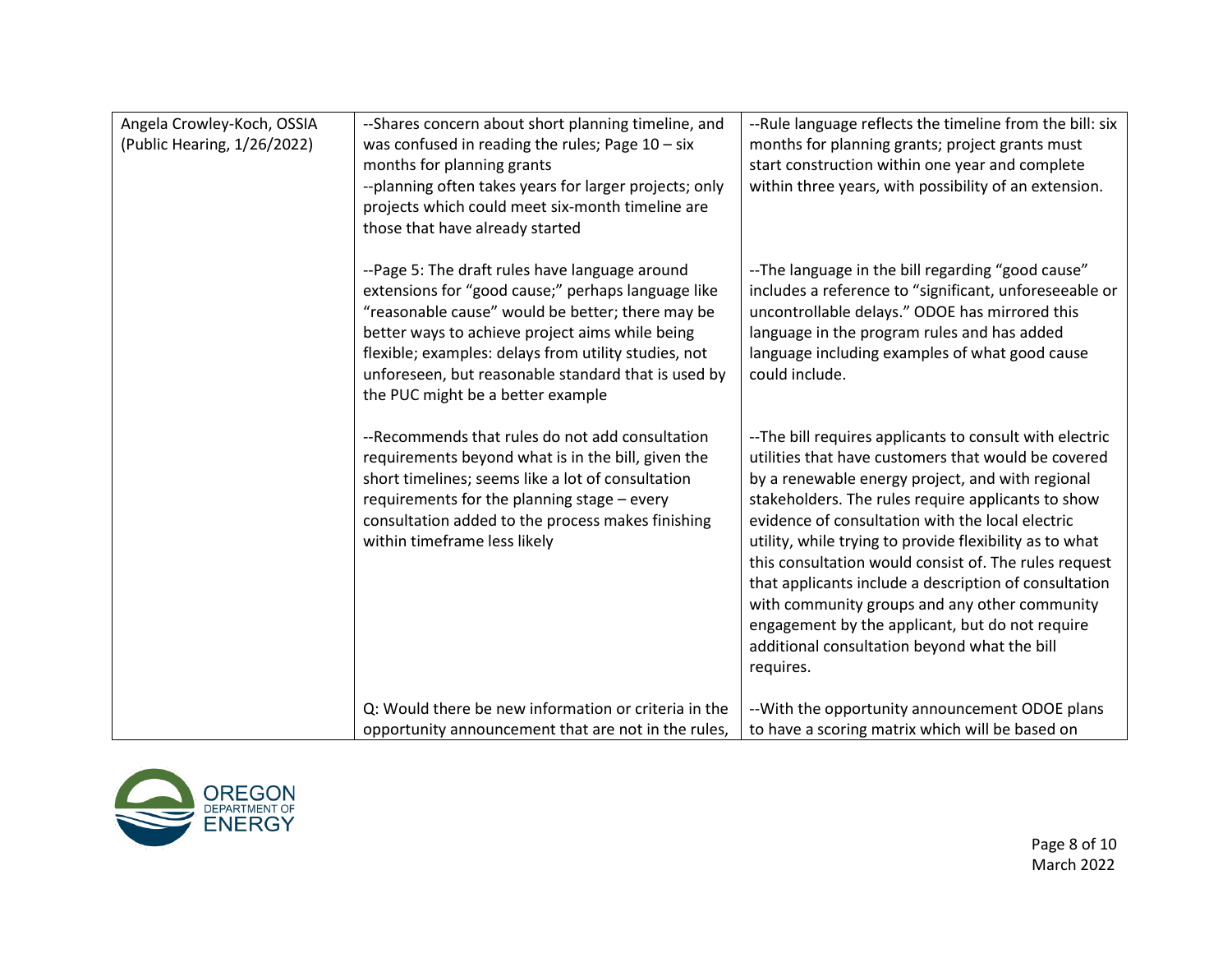| or may be added later outside a rulemaking? If so,<br>her organization would like a chance to comment or<br>have the advisory committee able to comment on<br>additional criteria; she needs to be able to run by her<br>members | the rules, but we would want flexibility in the weight<br>given each criteria from opportunity announcement<br>to opportunity announcement; all criteria will come<br>from the rules and will be published in the<br>opportunity announcement.                                                                                                                                                                                                                                                                                                            |
|----------------------------------------------------------------------------------------------------------------------------------------------------------------------------------------------------------------------------------|-----------------------------------------------------------------------------------------------------------------------------------------------------------------------------------------------------------------------------------------------------------------------------------------------------------------------------------------------------------------------------------------------------------------------------------------------------------------------------------------------------------------------------------------------------------|
|                                                                                                                                                                                                                                  | --There will be an opportunity to comment on draft<br>scoring matrix at advisory committee meeting<br>1/28/2022, as well as at future advisory committee<br>meetings which are open to the public and reserve a<br>time for public comments. You may also email James<br>Cogle, rulemaking coordinator for ODOE, with<br>comments on scoring criteria.                                                                                                                                                                                                    |
| --Planning grant section on page 9: "electric utilities"<br>are not defined; Would be good to include a<br>definition of "electric utility"                                                                                      | -- ODOE has added a definition of "electric utility"<br>which is the same definition as this term has in<br>statute. This term includes both investor-owned<br>utilities and consumer-owned utilities.                                                                                                                                                                                                                                                                                                                                                    |
| --Q: Can a grant be used by any electric utility? for a<br>planning grant, can a project be located in investor-<br>owned utility territory, if drafted in consultation with<br>a non-IOU?                                       | -- Under the bill, only consumer-owned utilities are<br>eligible applicants. However, investor-owned utility<br>territory may be served by the project, and the bill<br>requires that applicants must consult with electric<br>utilities that have customers in the communities<br>covered by the proposed project in the application<br>which would include an IOU if the project would<br>serve customers in the IOU's territory. The bill<br>requires that "the project will be located in and<br>benefit a community in this state but outside a city |